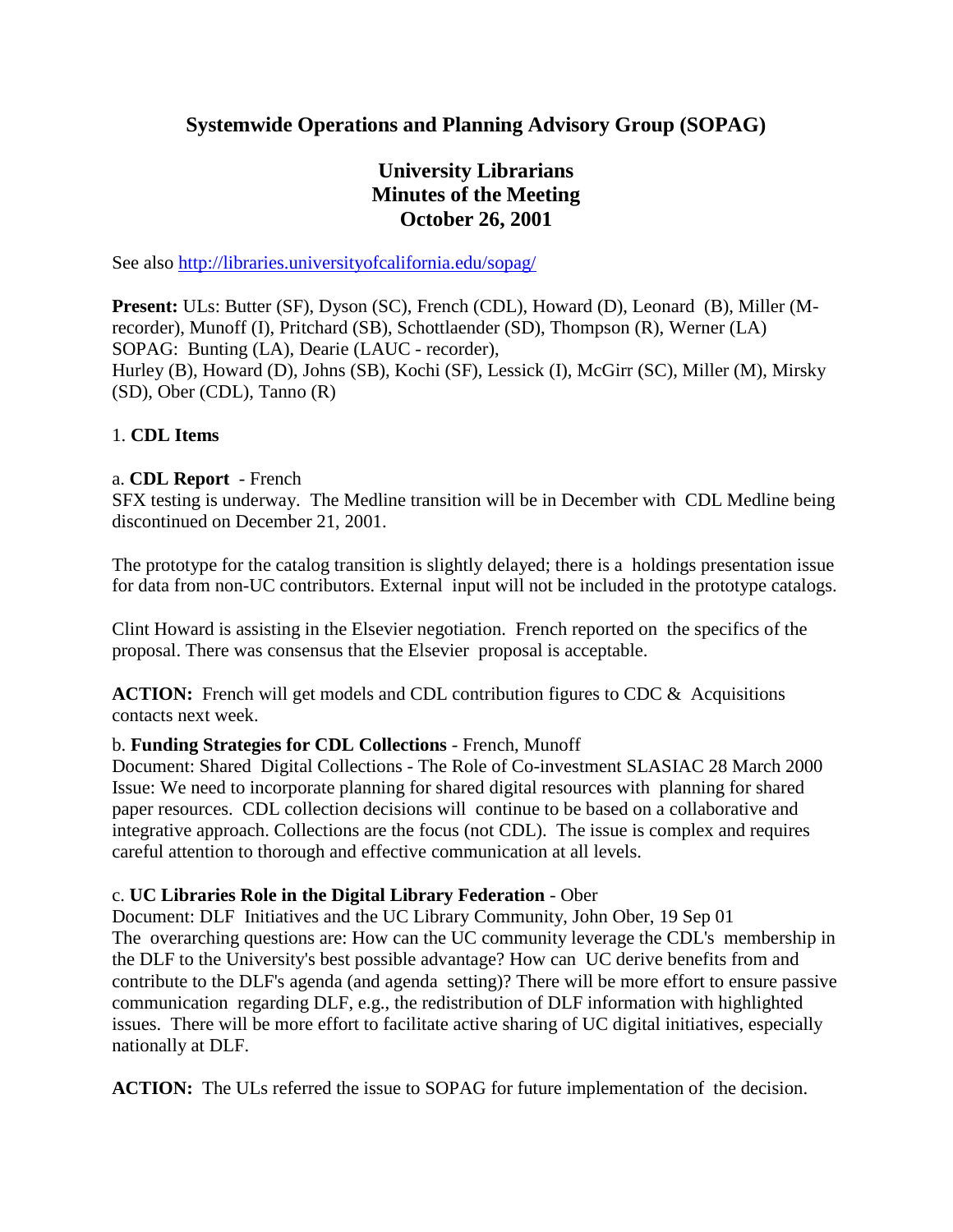### 2. **Systemwide Library Planning**

# a. **Digital Preservation Advisory Committee (SOPAG Item)** - Hurley

Document: Preserving Digital Materials: Final Report of the Digital Preservation and Archive Committee, submitted to SOPAG, 18 Oct 01

The Report recommends a centralized UC library preservation repository service. There may be an implicit relationship with the proposal from the Electronic Records Management Task Force and a possible opportunity for funding. The DPAC report will be discussed by SOPAG. Attention will be given to possible links to the Preservation Advisory Group Report.

#### b. **Preservation Advisory Group Report (SOPAG Item)**

Proposals: The Group's recommendations re digitization on the fly and deacidification were note widely supported. There was support for possible workshops but via other funding than preservation funds. SOPAG asked the ULs for consensus on funding. The ULs were agreeable to review other funding models and seek proposals and ways to use the money.

#### c. **Use of Preservation Funds**

The ULs have not given a directive regarding the use of 2001-02 Systemwide preservation funds that, to date, have been distributed to each campus. However, they are receptive to a proposal that would have positive collaborative impact. SOPAG will discuss options based on this receptiveness to change but with allowance for the impact on current operations that might be affected, e.g., preservation microfilming. The tentative decision is to hold the current funds for allocation to SOPAG proposals with the intent to stop distribution of central preservation funds for local campus use. This decision is subject to confirmation by the ULs that each campus can manage without the shared funds in the coming year. SOPAG will confirm the situation by 30 November.

## d. **CMI Report** - Schottlaender

Johns has distributed a detailed report via email. Phase I is complete: 300 titles in over 50 disciplines have been

selected, experimental libraries have moved titles off the shelves and control libraries have marked titles. The next step is to gather usage data on the following: use of volumes on shelves, use of volumes in storage, and use of data by publisher. An instrument is being designed to survey those users who select to request physical volume instead of analog content.

## 3. **Scholarly Communication** - Catherine Candee

#### a. **eScholarship Update**

#### Document: eScholarship Update Candee 26 Oct 01

Candee provided an update on escholarship, including the recently announced CDL partnership with bepress.com, a commercial venture started and run by UC faculty. Bepress software is designed to facilitate authoring, refereeing, and journal production processes. CDL codevelopment will shape it to encompass a longer continuum of scholarly communication, beginning at the "eprint" or working paper level. These tools may facilitate the launching of repositories in the social sciences.

The discussion focused on the question of "how do we create scalable models for scholar-led communication and publishing?" The international and area studies community, working under